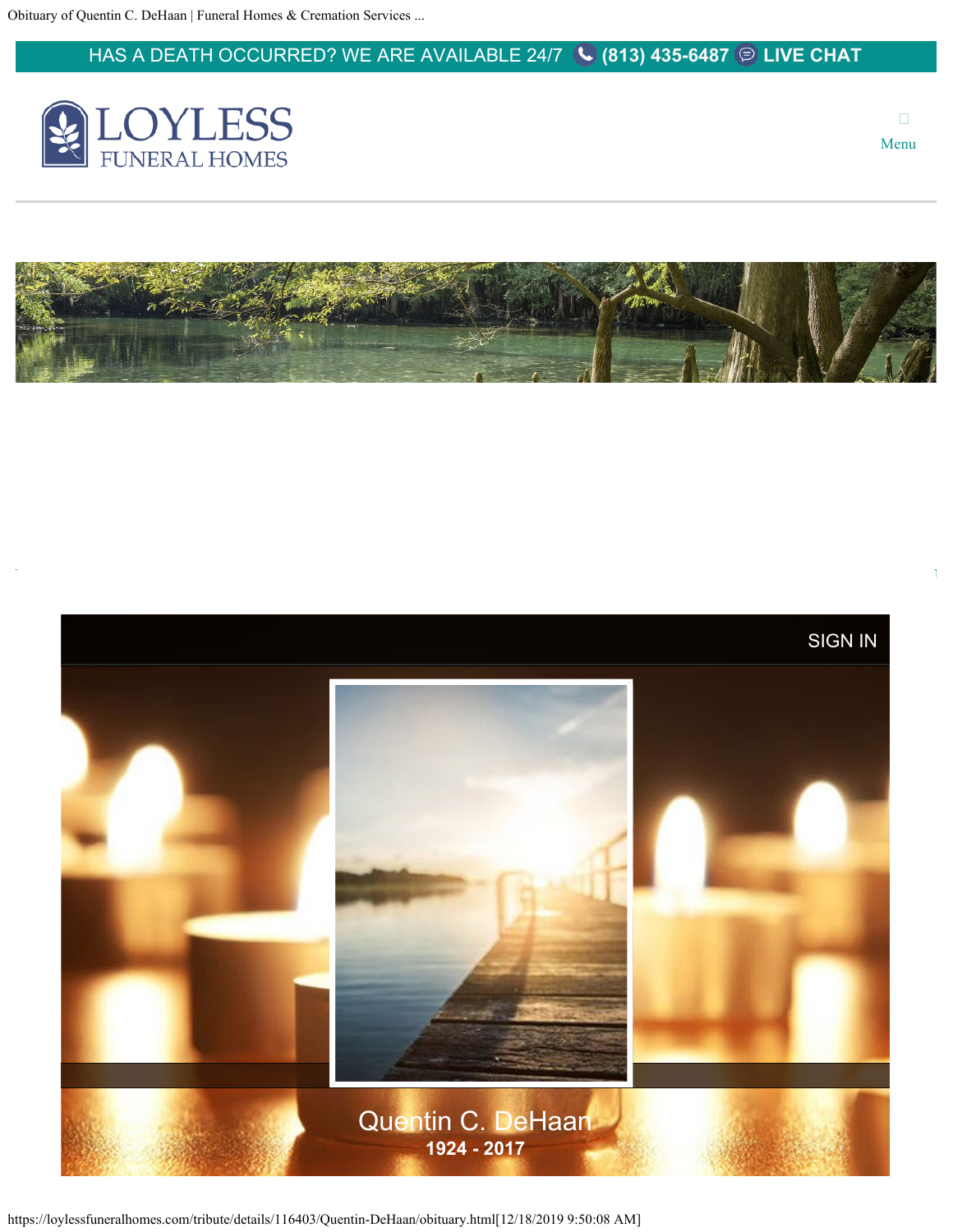[Send Flowers For Quentin](https://loyless-funeral-homes.tributecenterstore.com/?oId=6101259)

**[Obituary](#page-0-0)**

[Tribute Wall](https://loylessfuneralhomes.com/tribute/details/116403/Quentin-DeHaan/condolences.html#content-start)

**[Donations](https://loylessfuneralhomes.com/tribute/details/116403/Quentin-DeHaan/charities.html#content-start)** 

Share / Subscribe to this tribute



#### **Obituary of Quentin C. DeHaan**

Recommend Quentin's obituary to your friends

DeHaan, Dr. Quentin C.93, of Lutz, died peacefully at home surrounded by family on Saturday, September 23, 2017. Dr. DeHaan, born in Illinois, came to Orlando in 1936. He graduated from Orlando Senior High School in 1942. During WWII, he entered the Navy along with his brother, **the same of the UL**, and earned the rank of Pharmacist's Mate First Class. After the service Quentin completed his undergraduate degree at the University of Florida in 1950 with a triple major in Chemistry, Biology and Bacteriology. He continued his studies at Columbia University Medical School in New York. Quentin chose to specialize in Obstetrics and Gynecology. Dr. DeHaan served as Chief of Staff at Polk General Hospital in Bartow for ten years. He began a private practice in Tampa in 1971, with privileges at Tampa General, University Community, and Centro Asturiano hospitals. In 1984, Dr. DeHaan opened the Natural Childbirth Center in Tampa. He continued to provide women's health care up to the age of 90.

Quentin began collecting stamps at the age of 11 and was an avid philatelist throughout his life. It was not unusual to find "Doc" at his desk meticulously sorting, cutting, organizing and setting stamps into their designated albums. Quentin donated to many charitable organizations world-wide. He was particularly fond of the organizations that supported the blind, impoverished countries, as well as animal shelters. Quentin was a devoted football fan of the Florida Gators. One of dad's favorite things to do was to have one of his children accompany him to a Florida game. The memory of driving to Gainesville from Brandon can be retold by all of his children. Quentin supported the Tampa Bay Bucs as a season ticket holder for over 20 years. . . rain or shine he would be at the games.

Dr. DeHaan was preceded in death by his wife of 51 years, Madeline, and his brother and sister-in-law, the is survived by his five children:

. Quentin was

[PRINT](https://loylessfuneralhomes.com/tribute-ajax/print-obituary.html?id=116403) 

blessed with ten grandchildren and five great grandchildren.

The family is having a Celebration of Life on October 21st at Trinity Memorial Gardens, 12609 Memorial Drive, Trinity, FL 34655, starting with light refreshments at 9:30am. The visitation will begin at 10am with sharing of memories and tributes. The memorial service will continue with a committal at the DeHaan Memorial Bench, where Quentin and Madeline will be placed together.

A luncheon and ice cream social will follow. For more information you can call daughters'

OR .

Words of comfort may be expressed for Quentin's family by clicking "Share a Memory".

To send flowers to the family of Quentin DeHaan, please visit [Tribute Store](https://loyless-funeral-homes.tributecenterstore.com/?oId=6101259)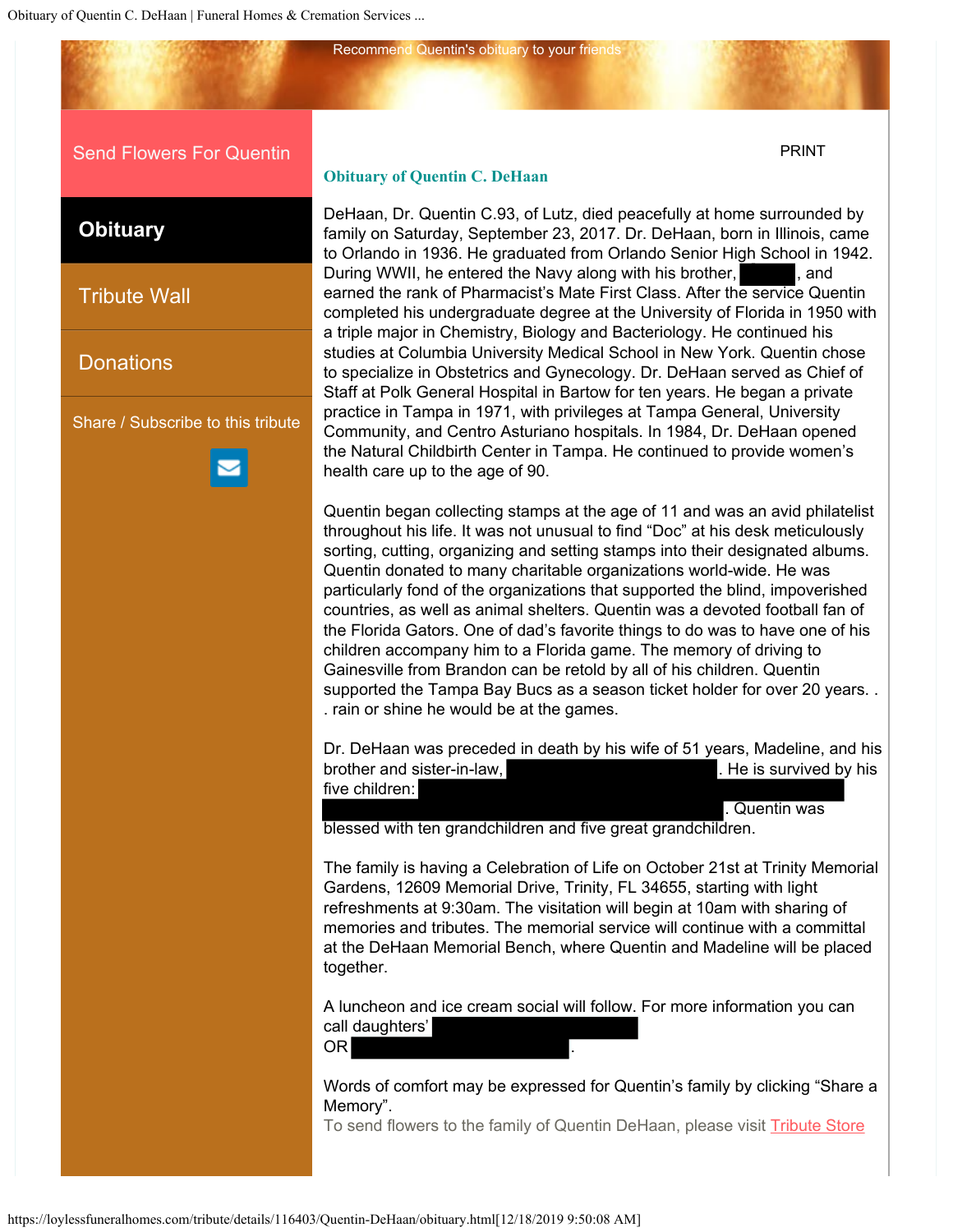# **SILATION** 8:30 AM 10/21/2017 10:00:00 AM

Trinity Memorial Gardens 12609 Memorial Drive Trinity, FL 34655 Trinity Memorial Gardens 12609 Memorial Drive Trinity 34655 FL United States

## **FULLET 3.0.00 AM - 10:00 AM 10/21/2017**11:00:00 AM

Trinity Memorial Gardens 12609 Memorial Drive Trinity, FL 34655 Trinity Memorial Gardens 12609 Memorial Drive Trinity 34655 FL United States

## [About Us](#page-0-0)

[History and Staff](https://loylessfuneralhomes.com/about-us/history-staff/) [Testimonials](https://loylessfuneralhomes.com/about-us/testimonials/) [Our Locations](https://loylessfuneralhomes.com/about-us/our-locations/) [News & Events](https://loylessfuneralhomes.com/about-us/news-events/)

### [Our Difference](#page-0-0)

[Our Services](https://loylessfuneralhomes.com/our-difference/services/) [ShareLife](https://loylessfuneralhomes.com/our-difference/sharelife/) [Personal Touch](https://loylessfuneralhomes.com/our-difference/pto) [Options](https://loylessfuneralhomes.com/our-difference/pto) [Honoring Life](https://loylessfuneralhomes.com/our-difference/honoring-life/) [Veterans](https://loylessfuneralhomes.com/our-difference/veterans-specialists/) [Specialists](https://loylessfuneralhomes.com/our-difference/veterans-specialists/)

## [A Death Has Occurred](#page-0-0)

[When a Death](https://loylessfuneralhomes.com/death-has-occurred/when-death-occurs/) **[Occurs](https://loylessfuneralhomes.com/death-has-occurred/when-death-occurs/)** [What Happens](https://loylessfuneralhomes.com/death-has-occurred/what-happens-next/) [Next](https://loylessfuneralhomes.com/death-has-occurred/what-happens-next/)

### [Plan Ahead](#page-0-0)

[Why Plan Ahead](https://loylessfuneralhomes.com/plan-ahead/why-plan-ahead/) [Start Planning](https://loylessfuneralhomes.com/plan-ahead/plan-now/) [Now](https://loylessfuneralhomes.com/plan-ahead/plan-now/) [Memorialization](https://loylessfuneralhomes.com/plan-ahead/memorialization-services/)

https://loylessfuneralhomes.com/tribute/details/116403/Quentin-DeHaan/obituary.html[12/18/2019 9:50:08 AM]